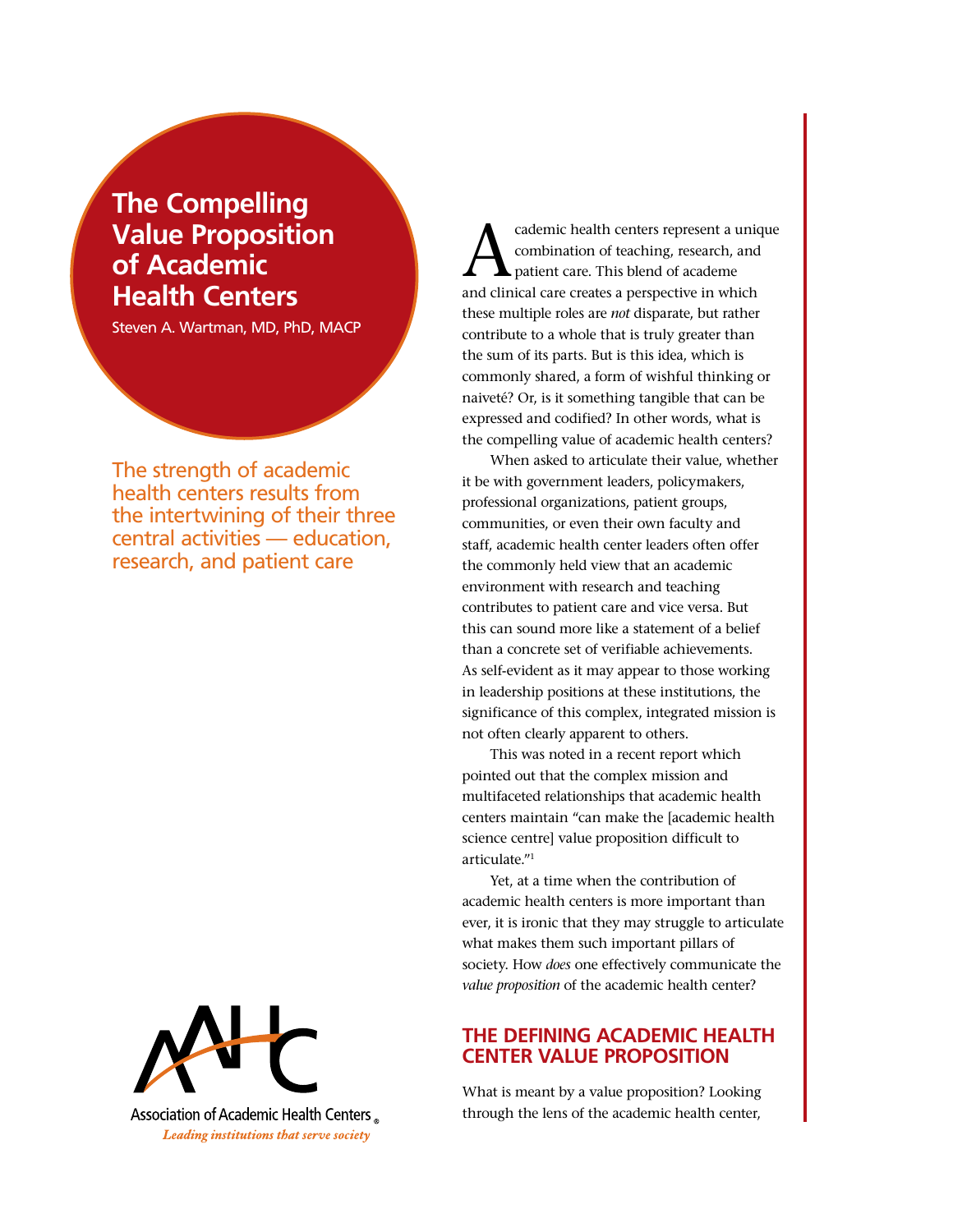the value proposition may be characterized as a concise expression as to why individuals and organizations — be they public or private — should support and/or use its services. For instance, the tag line on the AAHC's stationery and web page reads: Leading institutions that serve society. Perhaps this is a bit vague as a value proposition.

The strength of academic health centers results from the intertwining of their three central activities — education, research, and patient care — working in concert to improve health and well-being as they expand the boundaries of knowledge. This combination is doubly powerful: as a vital contributor to health security and as a significant engine of economic growth.

Every day the results of the efforts of academic health centers are apparent, be it the healing of one individual, the education of one health professions student, or the discovery of one bit of new knowledge. Taken together, these core activities improve the lives of many and lead to better health and prosperity for a community and a nation.

Thus, academic health centers are the anchor around which patient care, health professions education, research, and technology support economic success and a healthy population. They are crucial local and regional institutions that are also indispensable as a collective global enterprise. Perhaps the value proposition of academic health centers can be expressed as: *Advancing and Applying Knowledge to Improve Health*™.

# **DelinEating the value proposition**

*Advancing and Applying Knowledge to Improve Health*™ describes the critical values that academic health centers bring to the table in a manner that no other health-related institution or industry can

"[Academic health centers] are crucial local and regional institutions that are also indispensable as a collective global enterprise."

offer or address as comprehensively. While many health-related institutions can claim that they advance knowledge, and others that they apply it, it is only the academic health center that does both in such a synergistic and substantive fashion. The combination of building the knowledge economy through education and research and delivering comprehensive health care provides the foundation for economic growth and health and well-being.

## **Global Health and Well-Being**

A healthy population is essential to a flourishing civilization; without it, progress is limited by daily life struggles. By delivering comprehensive care, from the basic to the most advanced, and by serving as a community's health safety net, academic health centers are often able to return individuals productively to the workforce. The academic health center is there every day for the community. And, in times of disaster and need, whether in Haiti, Chile, New Orleans, or elsewhere, the global academic health center community is there to aid, organize, deliver care, and help re-establish the health infrastructure.

### **Public Trust**

Academic health centers have the great responsibility of earning and keeping the deep connection and trust that so many individuals and organizations have given them. This is, above all, an emotional connection that is clearly implied in the suggested value proposition.

#### **Economic Benefits**

The economic growth stimulated by academic health centers is remarkable. During the current recession, jobs in the U.S. health care sector actually *increased*,<sup>2</sup> demonstrating the sector's robustness. The academic health center creates much of this workforce through its schools, including medicine, nursing, dentistry, public health, graduate studies, pharmacy, veterinary medicine, and other health-related professions. Through research, the academic health center makes ideas and products available for commercialization, catalyzing industrial growth,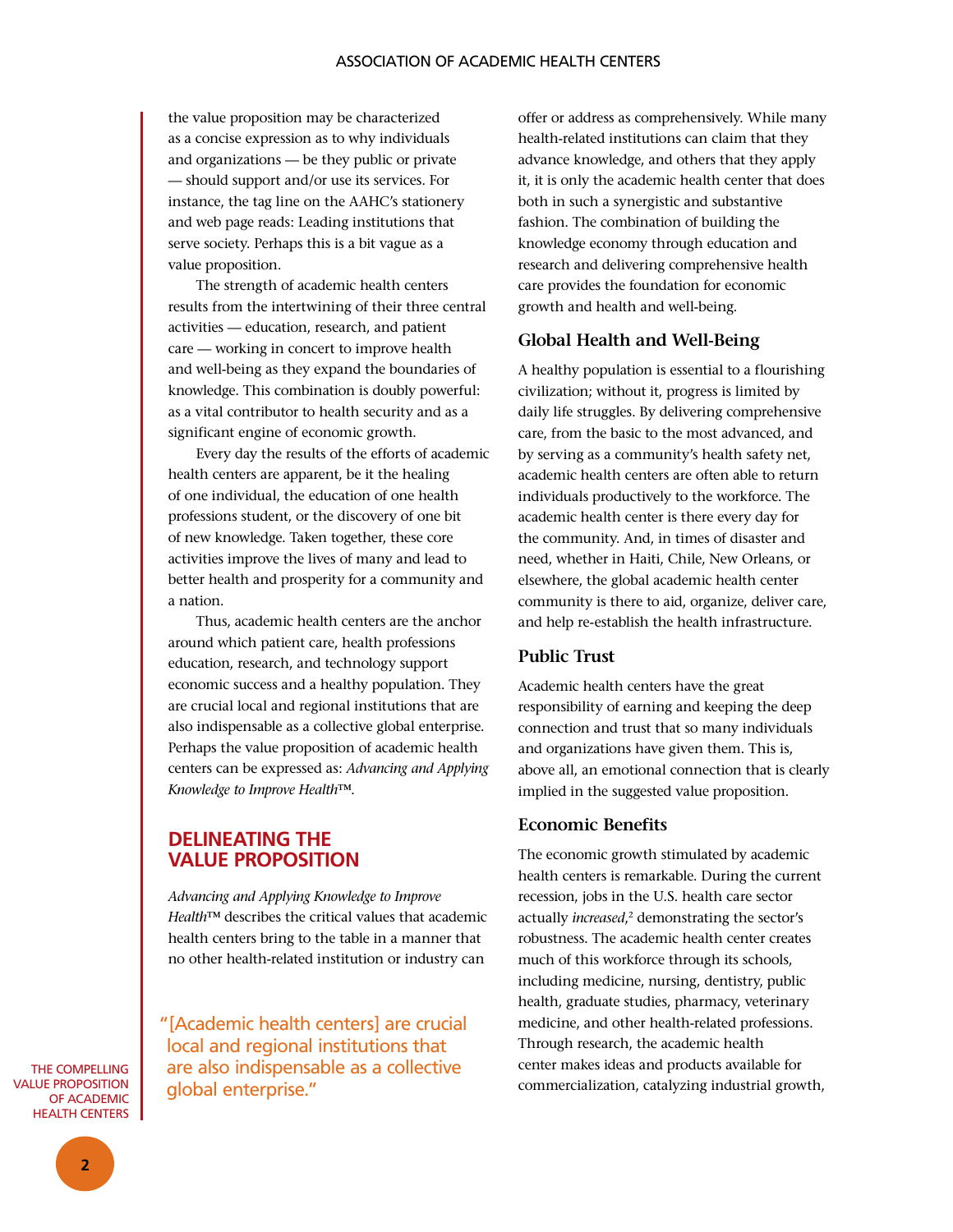including the creation of spin-off companies, business incubators, and research parks. This is in addition to the training of highly qualified researchers who go on to jobs in academe, government, and the private sector.

## **Social Revitalization**

The overall picture is that of a robust organization that constantly renovates and revitalizes the region that it serves. Thus, the academic health center exerts a threefold impact: its delivery of needed and high quality health care improves *health status*; its research addresses pressing *health care problems*; and its educational programs *produce health professionals who serve the community*.

This impact makes a strong case for the value proposition of academic health centers being *Advancing and Applying Knowledge to Improve Health*™.

# **Collaborating to promote the value proposition**

If this value proposition is indeed appropriate, what can be done to promote its wide understanding and acceptance? The process begins with enhancing the public and political perception and knowledge of academic health centers. In doing so, academic health center leaders can move from the reactive side of the equation to the proactive side, and change the dynamic from defending their costs to promoting their value.

Although academic health centers are large, complex institutions by any standard, they are often perceived as local entities, belonging to a city or particular region. As a result of this perception, they do not have the kind of clout or influence on a national or international scale that should be commensurate with their magnitude and impact. In comparison with corporations of similar size, their lack of broader unification results in a diminution of political influence. This is partly the result of decades of localism, the (now fading) ivory tower mentality, and the keen sense of inter-institutional competition.

It is now past time for academic health centers to open up their architecture and realize

that "collaboration is the new competition"3 by rallying around their value proposition and communicating a unified message.

# **recalibrating institutions to one mission**

Implicit in the proposed value proposition is a call for institutional recalibration. It is no longer enough to say, as is commonly done, that the academic health center missions are to:

- Educate the next generation of health professionals;
- Conduct cutting edge research; and
- Deliver a broad spectrum of comprehensive care.

Rather, these "missions" must be viewed as *functions* — the *means* by which the true mission is accomplished: improved health and well-being.

By focusing the mission sharply on improved health and well-being, the entire enterprise is given enhanced meaning and direction, not to mention markedly improved political viability. In its most tangible form, this implies that an academic health center takes responsibility for the health and well-being of the community in which it plays a central role. In some instances, this community may be a specific part of a city; in others, it may be a larger region. But instead of simply co-existing, the academic health center and the community develop a viable partnership that brings direction and value to both entities.

This is particularly important in light of studies that have shown that an individual's health prospects are shaped by five broad factors:

- Genetic and gestational endowments;
- Social circumstances:
- Environmental conditions:
- Behavioral choice: and
- Medical care.<sup>4</sup>

There is, of course, a rather complex interplay amongst these domains, but it is generally estimated that medical care accounts for less than 25% of a population's health status.<sup>5</sup> It is essential, therefore, for academic health centers to take a broader view of health.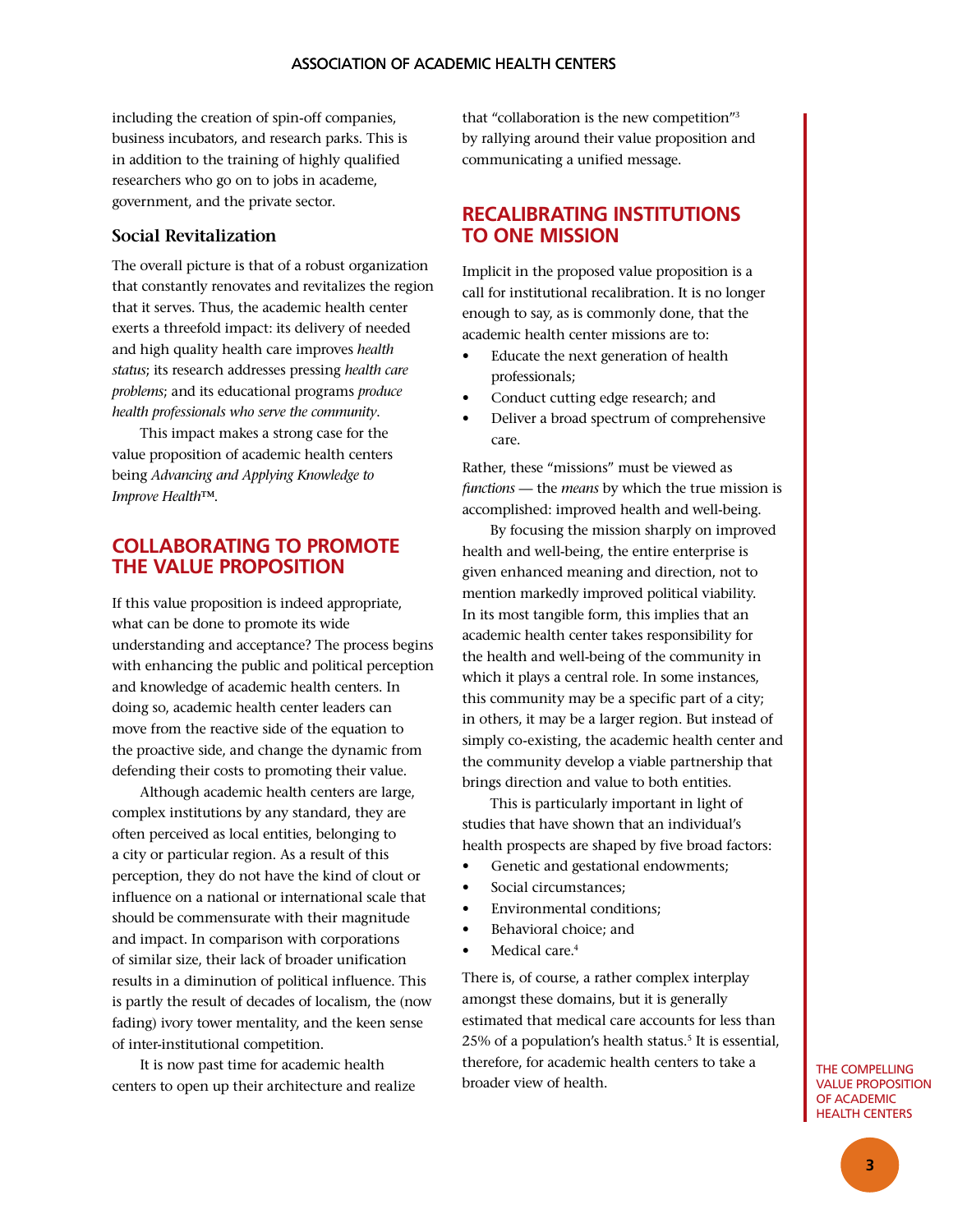"…instead of simply co-existing, the academic health center and the community develop a viable partnership."

# **Emphasizing the Social Determinants of Health**

We know that health is powerfully influenced by education, employment, poverty, housing, crime, income disparities, and social cohesion.6 Traditionally, the academic health center has focused — understandably — on the medical care domain, the rationale being that this is what it knows best and that there is little it can do about these other factors. This is in part a reflection of the siloed nature of many of our health professions schools within the academic health center. For example, schools of public health have long recognized the need to put more emphasis on the social determinants of health, but the lack of emphasis on interprofessional education and training has limited their impact on the programs of other schools.

Mounting evidence suggests that health cannot be addressed in isolation, that improvement in health status requires a broader approach. Enhanced alignment and communication between the disciplines at academic health centers can serve to better integrate how an institution approaches the mission of improving health and well-being locally, nationally, and globally. If academic health centers are to be leading organizations of the future, they must be demonstrably effective in achieving this mission and, thereby, fulfilling their value proposition. This suggests that their education, research, and patient care functions must be focused more directly on the communities they serve. As noted in a recent report, "Scrutiny of the community benefit offered by academic health centers is growing. Helping to address the social determinants of health is one way centers can demonstrate their value and sustainability and stay relevant to the communities they serve."7

The Compelling Value Proposition OF ACADEMIC Health Centers

# **FULFILLING the Value Proposition**

What are the implications of this *recalibration* for the education, research, patient care, and leadership activities of academic health centers?

# **Recalibrating Education to Societal needs**

In the education realm, there is increasing recognition of the need for substantive curricular change. For example, the new "Genes to Society" curriculum at The Johns Hopkins University School of Medicine has as one of its cardinal tenets that: "[The] basic structure of medical curricula is not suited to the nature and pace of scientific and societal changes."8

This new curriculum includes a special "societal component" that emphasizes how individual patient phenotypes may affect the family or community. Similarly, the increasing emphasis on interprofessional health education speaks to the development of a new paradigm for care delivery. Academic health centers must take the lead in recalibrating their educational programs to target evolving societal and patient needs.

## **Linking Research to Health**

In research, the recalibration of the academic health center will assist the transition from the current very highly leveraged model to one which is more broadly based in scope and function. Indeed, the link between research and improved health needs development and support, including new research tools and infrastructure.<sup>9</sup> Another important area for recalibration in the research arena is the relationship between academe and industry. A positive, mutually productive relationship will likely prove vital in the years ahead, not only to sustain quality research, but, more importantly, to enhance the commercialization of needed health breakthroughs.

"…health cannot be addressed in isolation, that improvement in health status requires a broader approach."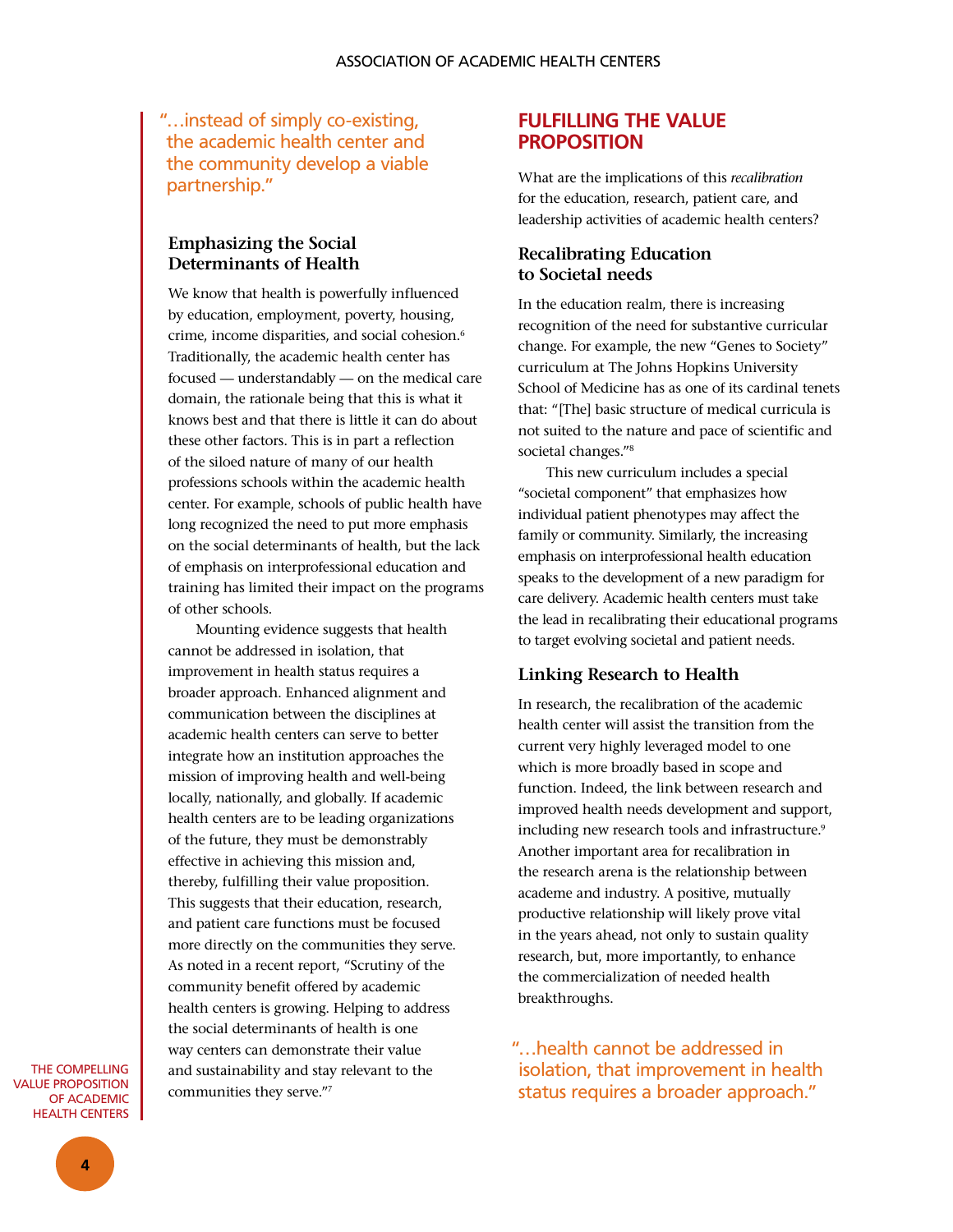## **Transforming Patient Care**

Patient care will also undergo transformation and redesign. As noted in a recent paper, academic health centers "need to transcend traditional academic and geographic borders and engage in global public-private partnerships, not only to fill gaps in research domains, but also to build the final essential component of the discovery-care continuum."10 The authors envision the evolution of the academic health center into a full-fledged academic health system.

## **Challenging Leadership to be Visionary**

Given the recalibration of teaching, research, and patient care, there is the additional — and perhaps pivotal — administrative challenge of overseeing the overarching alignment of these efforts, for without alignment much of the synergy is lost.<sup>11</sup> This effort is ultimately a test of leadership, for the challenge is not easy. There are numerous difficulties and barriers at virtually every level, including leadership, faculty, staff, governance, economics, and political considerations. As one academic health center leader has pointed out, academic health centers are finely tuned to the current environment and therefore not easily changeable. They depend on growth in specific areas to sustain their momentum and allow the needed subsidization of various core aspects of the enterprise. The model that has been embraced to date is so highly leveraged with specific funding streams — streams that are likely to diminish in purchasing power — that its sustainability is in question. It is likely that this delicate ecology will be upset in the future, and strong, visionary leadership will be necessary to move the enterprise ahead successfully.

# **Sustaining the Value Proposition Globally**

As academic health centers adapt and change to the new environment, it is critical that they look outward as well, for the global health environment is increasingly interconnected as diseases, patients, students, and professionals cross international

# "…academic health centers are finely tuned to the current environment and therefore not easily changeable."

borders with greater ease and frequency. The Association of Academic Health Centers International™ (AAHCI) was established to facilitate academic health centers to become agents of change embodying the ideals of enhancing health and well-being worldwide, through the promotion of best practices and international networking and collaboration.12

The AAHCI serves to mobilize and speak on behalf of the collective strengths and resources of academic health centers, to ensure that these institutions have a voice in international matters affecting health, research, and the economy. As an organized group, academic health centers can address pressing needs in public health, patient care, health professions education, and biomedical and clinical research. In addition, AAHCI can work with institutions to develop the organizational and management expertise that captures the power of the combined functions of the academic health center. It can also provide support to leaders needing to demonstrate the value proposition in their own regions.

Building upon the success and momentum generated from meetings in Asia and Europe, as well as from the International Forums held in Washington, AAHCI recently convened an *International Working Group* to address the successful development and sustainability of the academic health center. Participants representing Europe, Asia, Latin America, North America, and Australia discussed the primary issues facing their institutions and common challenges facing academic health centers worldwide. The group suggested some major thematic areas to pursue:

**Enhancing Strategic Planning and Governance Models**

> This stems from the recognition that each academic health center faces unique circumstances, including political and economic contexts. The group stressed the importance of studying organizational,

#### The Compelling Value Proposition of Academic Health Centers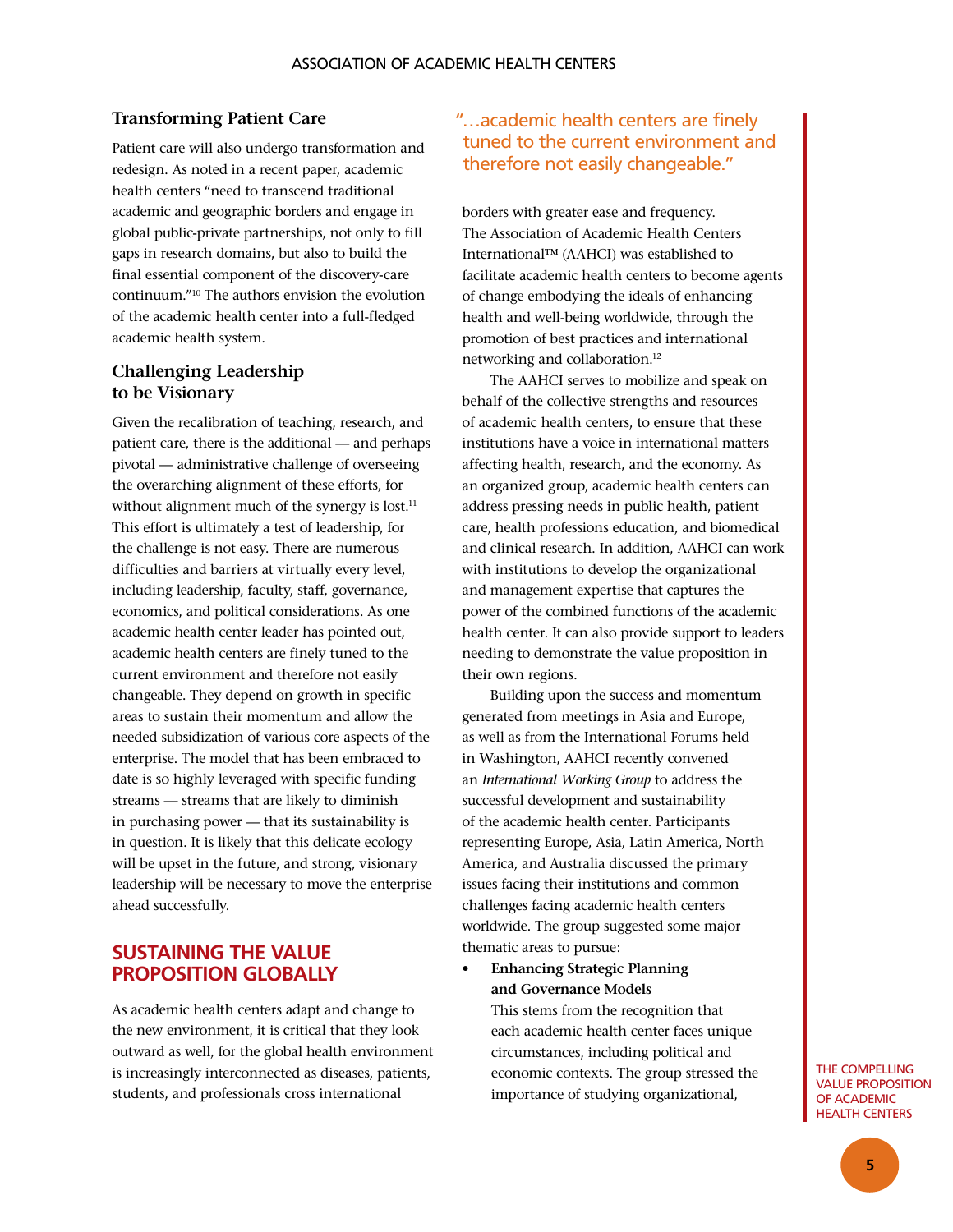management, and leadership strategies to create a profile of models and develop guidelines that can be tailored to individual academic health center needs;

Adapting to the Changing **Research Environment**

> As international research and business opportunities continue to expand, academic health centers and AAHCI should look for new ways to reduce and/or eliminate barriers to international collaboration and to facilitate cooperation through international networks;

**Communicating the Academic Health Center Value Proposition**

 Given the continuously changing political environments, academic health centers must remain diligent in communicating their value message, so governments and stakeholders understand and appreciate their educational, economic, and healthcare value;

- • **Addressing Population Health** As leaders in healthcare, academic health centers can set the standard for the provision of care. Their efforts directly enhance the health and well-being of their communities, while also playing an important role in the improvement of population health and health systems; and,
- • **Evaluating the Healthcare Workforce**  The unpredictability of healthcare, including new diseases, changing models of care, and shifting demographics within the workforce, make it challenging to evaluate and predict future workforce demands. Academic health centers and the AAHCI are well positioned to evaluate and provide guidelines on health workforce planning.

# "…the value proposition can be clearly demonstrated."

# **CONCLUSION**

Despite significant economic, cultural, and historical differences, the international academic health community has much in common. By working collaboratively, they can make a difference in striving toward the common goal of improving health and well-being around the world for the 21st century.

As academic health centers begin the careful *recalibration* of the enterprise, there are three guiding principles to follow:

- Alignment of the functions of teaching, research, and patient care, so that they work synergistically with each other;
- Tangible commitment to a partnership with the communities they serve that demonstrably improves health and well-being for both individuals and populations; and,
- Collaborative engagement with other academic health centers on a national and international scale to create an open framework for mutual improvement and problem-solving.

By realigning the academic health center enterprise around these principles, the value proposition can be clearly demonstrated. With strong leadership, the academic health center community can work together in *Advancing and Applying Knowledge to Improve Health*™.

Adapted from the presidential address at the 2010 AAHC International Forum.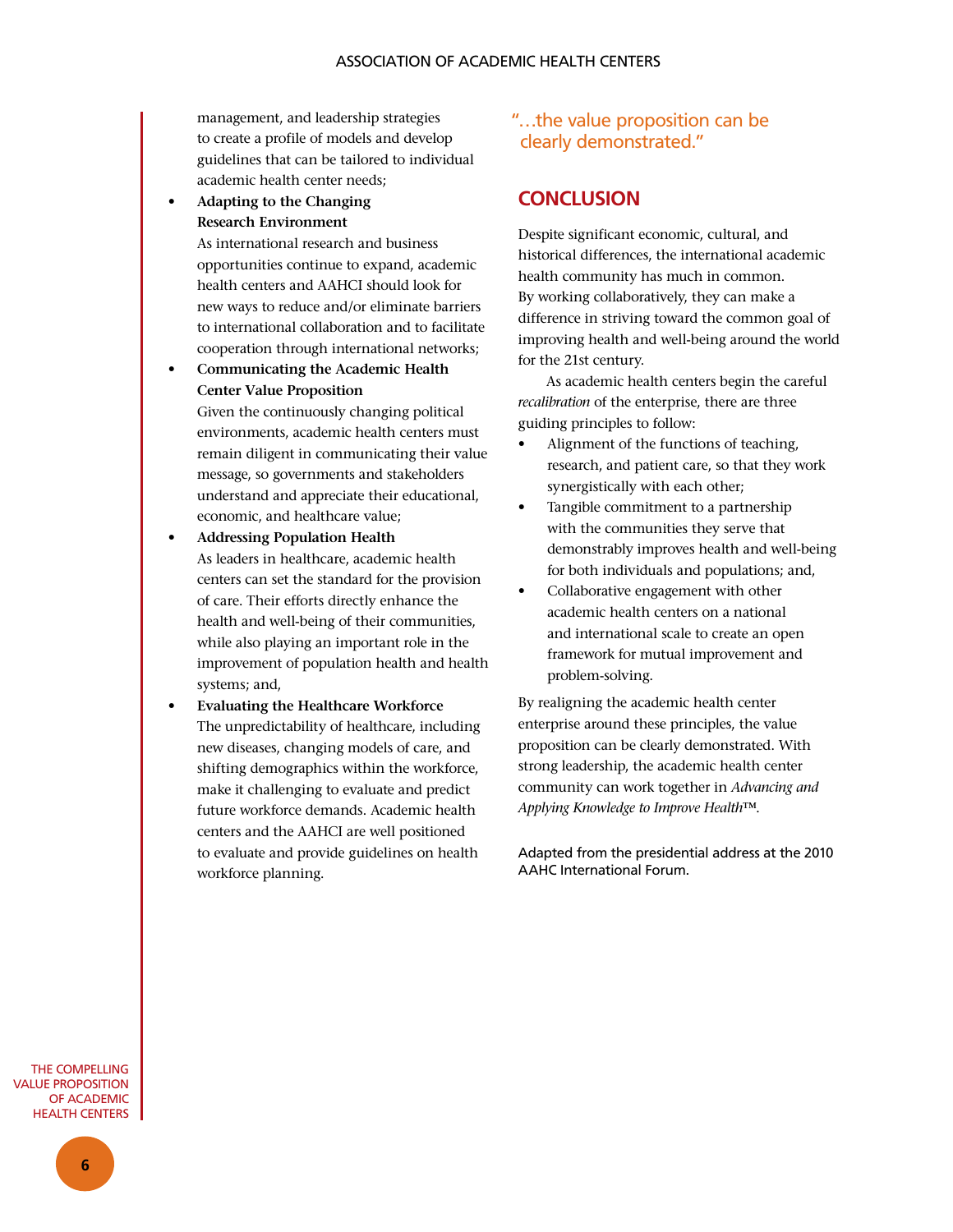#### association of academic health centers

#### **References**

1 Deloitte. 2009. Academic Health Sciences Centres. The tipping point. Building sustainable strategies for the future. Canada: Deloitte.

2 Santiago, A. December 2009. BLS: Healthcare Adds 21,000 Jobs. *Health Careers. About.Com. http://healthcareers.about.com/b/2009/12/04/ healthcare-adds-21000-jobs-in-november.htm* (accessed March 2010). Elliott, V.S. February 23, 2010. Job Growth in Health Care Sector on Upward Trend. *American Medical News. http:// www.ama-assn.org/amednews/2010/02/22/bisc0223.htm.* (accessed March 2010).

3 Adapted from: Tapscott, D. and A.D. Williams. 2006. Wikinomics: How Mass Collaboration Changes Everything. The Penguin Group.

<sup>4</sup> McGinnis JM. 2001. United States. *Critical Issues in Global Health*. ed. C.E. Koop. San Francisco: Jossey-Bass. pp.80-90. 5 Ibid.

6 Ibid.

<sup>7</sup> The Blue Ridge Academic Health Group. March 2010. The Role of Academic Health Centers in Addressing the Social Determinants of Health. Atlanta, GA: Emory University. p.15.

<sup>8</sup> Wiener, C.M., P.A. Thomas, E. Goodspeed, D. Valle, and D.G. Nichols. 2010. Genes to Society – The Logic and Process of the New Curriculum at The Johns Hopkins University School of Medicine. *Academic Medicine* 85:498-506.

9 Wartman S.A., and C. Pomeroy. 2009. Revisioning Research to Improve Health. (Forthcoming, Institute of Medicine Roundtable Proceedings) *Learning What Works: Infrastructure Required to Learn Which Care is Best*. Washington: Institute of Medicine.

<sup>10</sup> Dzau, V.J., D.C. Ackerly, P. Sutton-Wallac, M.H. Merson, R.S. Williams, K.R. Krishnan, R.C. Taber, and R.M. Califf. 2009. The Role of Academic Health Science Systems in the Transformation of Medicine. *The Lancet* 375(9718):949-953.

11 Wartman, S.A. 2008. Towards a Virtuous Cycle: The changing face of academic health centers. Guest Editorial, *Academic Medicine* 83:797-799.

<sup>12</sup> Wartman, S.A., E.W. Hillhouse, L.J. Gunning-Schepers, and J.E.L. Wong. 2009. An International Association of Academic Health Centers. *The Lancet* 374:1402-1403. Also Published online October 1, 2009 DOI:10.1016/S0140-6736(09)61594-4.